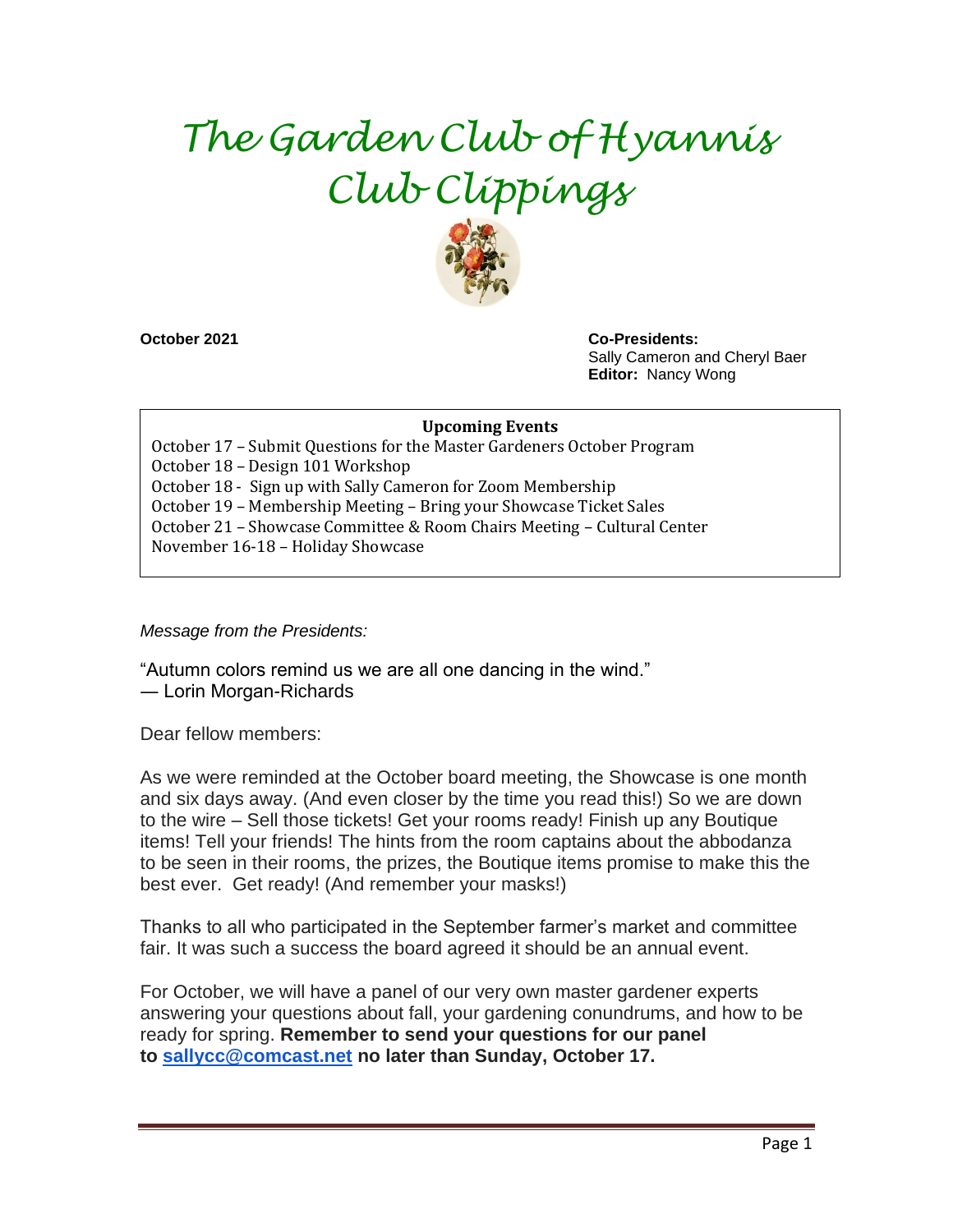We will have Zoom available for those who are unable to attend out meeting in person. Please respond directly to Sally Cameron [\(sallycc@comcast.net\)](mailto:sallycc@comcast.net) by Monday October 18th who will be sending out the invitation. ---Cheryl Baer

Don't forget the awesome Design workshops Nancy Costa has planned. There's a Design 101 scheduled for Monday, October 18 — there is still room. Contact Nancy for more.

Also remember, if you would like to bring your own lunch and arrive at the West Barnstable Community Center to socialize, the Center will be open at noon. Wear your masks. Our meeting will begin at 12:30.

Another reminder: we will provide a 5 minute break between the meeting and the start of the program – if you must leave early, please time your departure for then.

#### Sally and Cheryl

"Ah, Lovely October, as you usher in the season that awakens my soul, your awesome beauty compels my spirit to soar like a leaf caught in an autumn breeze and my heart to sing like a heavenly choir."

― Peggy Toney Horton

\*\*\*\*\*\*\*\*\*\*\*\*\*\*\*\*\*\*\*\*\*\*\*\*\*\*\*\*\*\*\*\*\*\*\*\*\*\*\*\*\*\*\*\*\*\*\*\*\*\*\*\*\*\*\*\*\*\*\*\*\*\*\*\*\*\*\*\*\*\*\*\*\*\*\*\*\*\*\*\*\*\*\*\*\*\*\*\*\*\*\*\* \*\*

**Showcase Coordinator: It's happening**: only 30 days to our Showcase, November 18, 19 and 20! Be sure to tell your friends about our new hours 9 am to 5 pm. **The Garden Club's new covid guidelines will require all volunteers and attendees to wear a mask. Please let people know these guidelines.**

Save the Date cards and showcase flyers are being distributed and posted at local restaurants, nurseries, libraries, gyms, and other public places. Be sure to pick up more at the October meeting and pass them around. The cards are rack size, so they will fit in those rack holders located in many restaurants. And sell those tickets! Remember, the top ticket seller will receive a prize.

The programs will be printed by the end of the month. And final call to volunteer if you aren't already participating in a Showcase committee or room, please consult the last page of the yearbook which lists various committees and contact the chair. Or volunteer to hostess in the main hall or the boutique. Linda Lord and Marilyn Sharry have the sign up sheets or hostess volunteers and Simone has sign up for parking volunteers. We still need volunteers!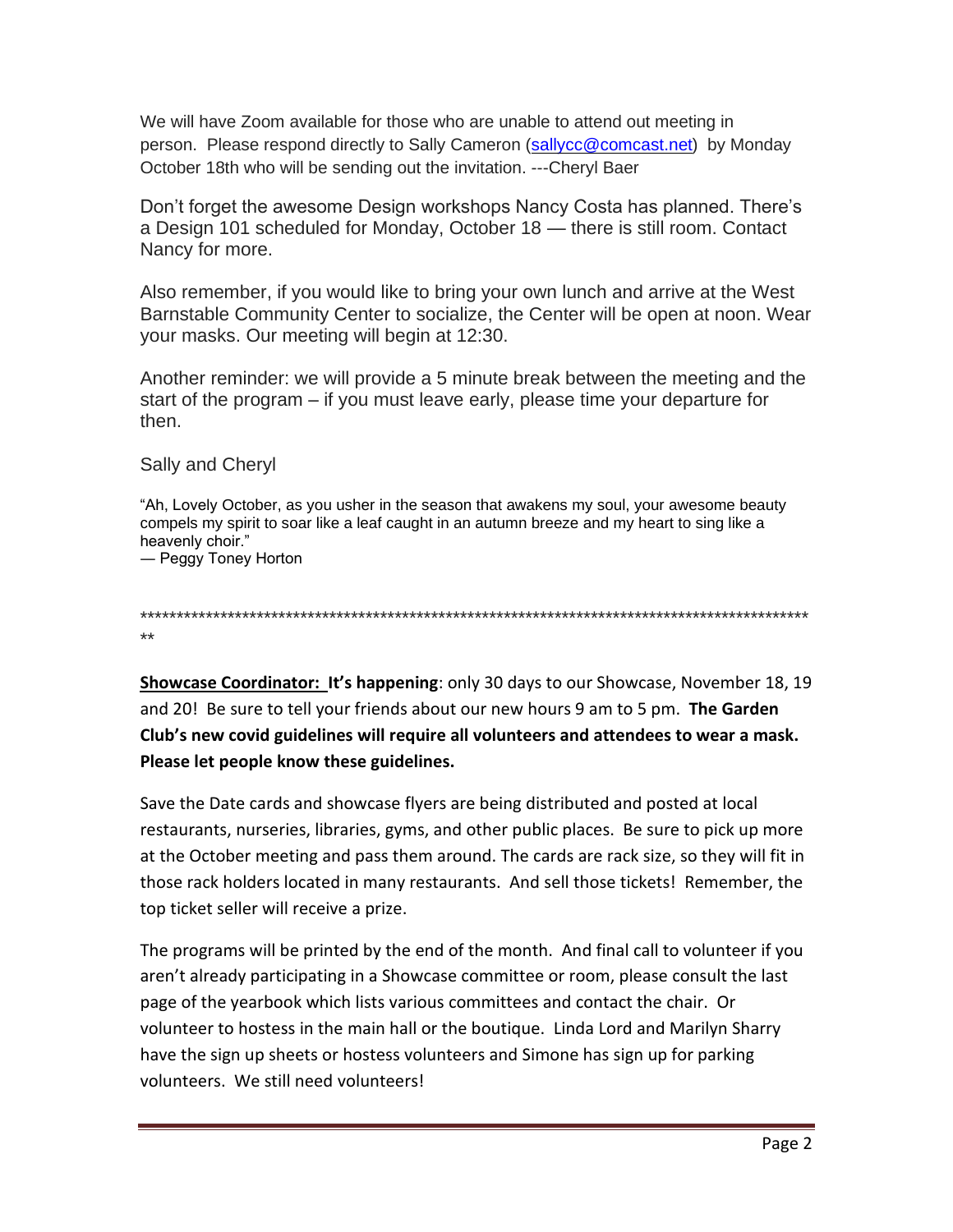A new restaurant, the Rooster, on Route 28 across from the Bank of America will be give a 10% discount for your lunch for Showcase attendees. Check it out, great food and breakfast served all day.

Because of member input on recent surveys indicating that majority of members are uncomfortable with food being served at meetings, we have decided to postpone the afterparty until a later date when covid numbers decrease.

A big thank you to all the rooms and members who are donating items to be sold in the boutique. Please contact Elaine, Sue Murray, Linda Lord, Paula, Sandy E or Dianne Erickson to deliver your items to them packaged and priced.

The rooms captains are still seeking several things for their rooms, see the list: Cheryl Baer, clam rake and bucket, clam and oyster shells and boat book case; Diane Cochran needs British flag and 15 feet of 3 inch PVC pipe and black cauldron; Gail needs pictures of snow scenes with purple and blue hues and any glass sculptures; Kitty needs a rocking chair; Sally Cameron needs old fashion ornaments, chatty Kathy doll and tinsel.

Showcase Ticket Sales – The Showcase is right around the corner! **Please bring your tickets sales, check or cash, to the October Membership Meeting.** We are available to come to you to pick up ticket sales or provide additional tickets. Betty Logan [bettylogan6@gmail.com](mailto:bettylogan6@gmail.com) 339-364-0249 Nancy Wong [ncwong243@gmail.com](mailto:ncwong243@gmail.com) 508-364-2008

#### **HISTORIAN** –Ann Rosseel

"Ode to Autumn was held in September 1959 at the art Association, which stood where the present Post Office is now. "The Men's Class "A Hunting We Will Go" created merriment in the specifications of entries: Anything allowed except loaded firearms and live game."

### **Horticulture - Margot Churchill and Nancy Walsh**

Please bring samplings of your fall vegetable harvest for our table. Some of these will be available for members to take home and enjoy. And remember that we will have a give-away each month to one lucky member. Thank you - Margot and Nancy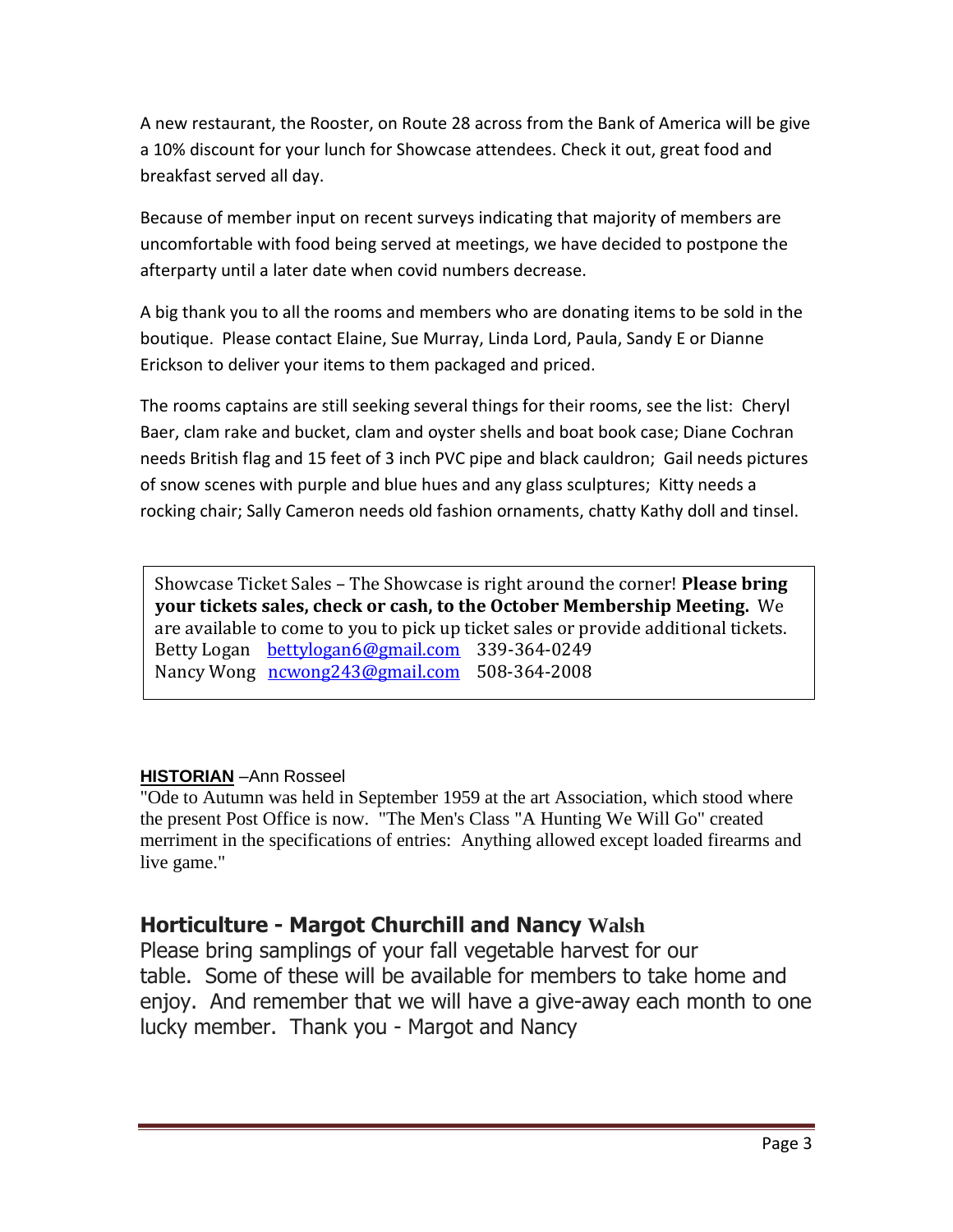## **PARKING VOLUNTEERS NEEDED FOR SHOWCASE - Simone Perrier**

Guiding our Showcase visitors to a parking place is as easy as can be. Several opportunities still exist.

#### **Mornings 8:30 - 1:00**

Friday - 1 opening Saturday - 1 opening

#### **Afternoons 12:45 - 5:00**

Thursday - 2 volunteers are needed. Saturday - 2 volunteers are needed.

Thank you, Please contact Simone Perrier at [sbperrier@comcast.net](mailto:sbperrier@comcast.net)

#### **Hospitality - Frances Hoothay and Terri Goldstein**

It was so nice getting back to an in person meeting in September and how fun was it having a craft, food and plant sale. The Committee Tables gave clarification to both our newer and older members, (I know it did for me).

With our new season I look forward to working with my new co chair, Terri Goldstein in what looks like a new year that may not be entirely what it was pre Covid, but slowly getting there. Now that we are back in the West Barnstable Community Center, we may not be able to provide food at this time but Hospitality will continue with our long tradition of decorations (within our limitations) and of course our monthly Floral Centerpiece. See you in October.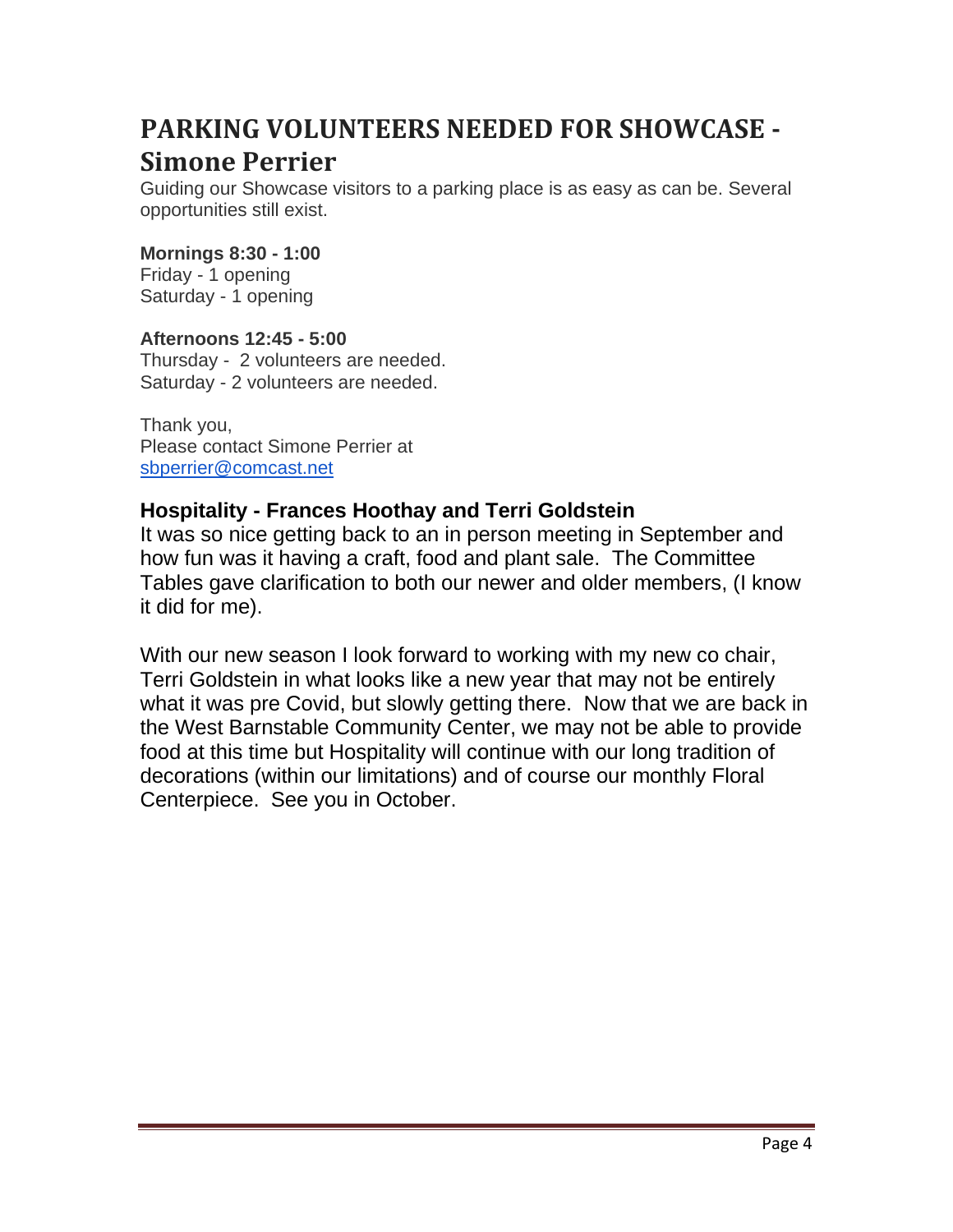#### **CONSERVATION** – Sally Churchill and Nancy Beless

Coastal Nursery on Great Western Road in Dennis gives 10% discount and they have many natives. Just mention you are Garden Club of Hyannis member.

Thanks for making our first mini farmers market successful.

We continue our Native Plant Challenge: Please send any pics of natives you have planted to Natalie Kirkland. Get your iPhone out and snap a pic. This is a State challenge and we know many of our members have planted many natives! So shot away and send to Natalie.

Don't forget to bring your own water bottle to mtg.

And native fall plants will be shared by Natalie Kirkland and Sandra Seeley at our mtg.

Enjoy all your hard work at our Showcase Spectacular! Will be terrific! Sell those tix

#### Ways and Means - Dolores Ahern and Diane Cochran

We have not had a Ways and Means Committee for a number of years, thus we are charged with the responsibility of reintroducing this fundraising arm of the Garden Club of Hyannis.

For the last several years the Showcase has been the vehicle for producing the income that supports the activities and projects of the club that are clearly stated in our Yearbook.

We do not have a crystal ball and have no way of knowing how, or if, the upsurge in the Covid variants will affect the profits anticipated by the Showcase committees. Thus we must consider the possibility that we will need to provide other income-producing projects to support the objectives of the club.

We very much want to hear from the membership regarding fund-raising ideas that would be suitable replacements for the income that has been garnered from the Showcase since 2008. It is a daunting task.

#### At the September membership meeting we will have a suggestion box. Please think about successful fundraising ideas that you might have been involved in or new, innovative ideas that can be implemented should we need them.

Of course, we hope that the Showcase will be its usual enormous success and we can carry on. But, if not, we need input from all of you and support for the projects that may be created.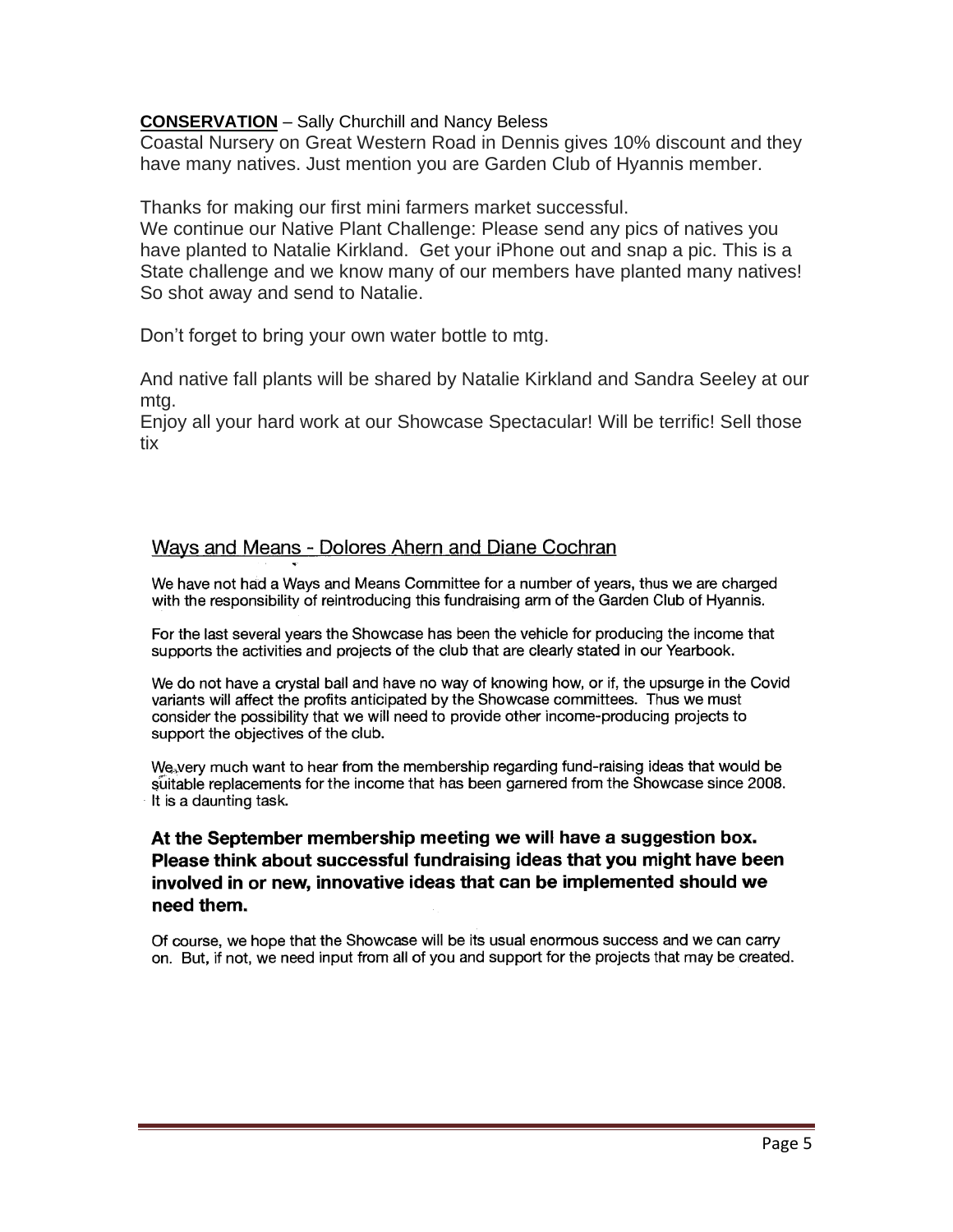

MEMBER EDUCATION GRANT! Our very talented past president, Sandy Greene, has generously offered one of her paintings "In the Pink" to be auctioned to help fund the Grant. This painting once graced the front of our yearbook in 2015-2016. Her painting has been on view at our past meetings, and will be again this month, when you will still be able to bid on it. This is an opportunity to support the club and its mission, and own a treasure created by Sandy. It is a silent auction, and bids will be taken at the meeting. If you are unable to attend, please call me and I will enter your bid.

The Painting Auction will close at our December meeting. What a great Holiday gift for yourself, or someone special on your list. Please bid soon and often! Thank you, Gail Hubacker

The Garden Club of Hyannis is a member of the Southeastern District of Garden Club Federation of Massachusetts and New England Region National Garden Clubs, Inc. Website: [www.thegardenclubofhyannis.org](http://www.thegardenclubofhyannis.org/)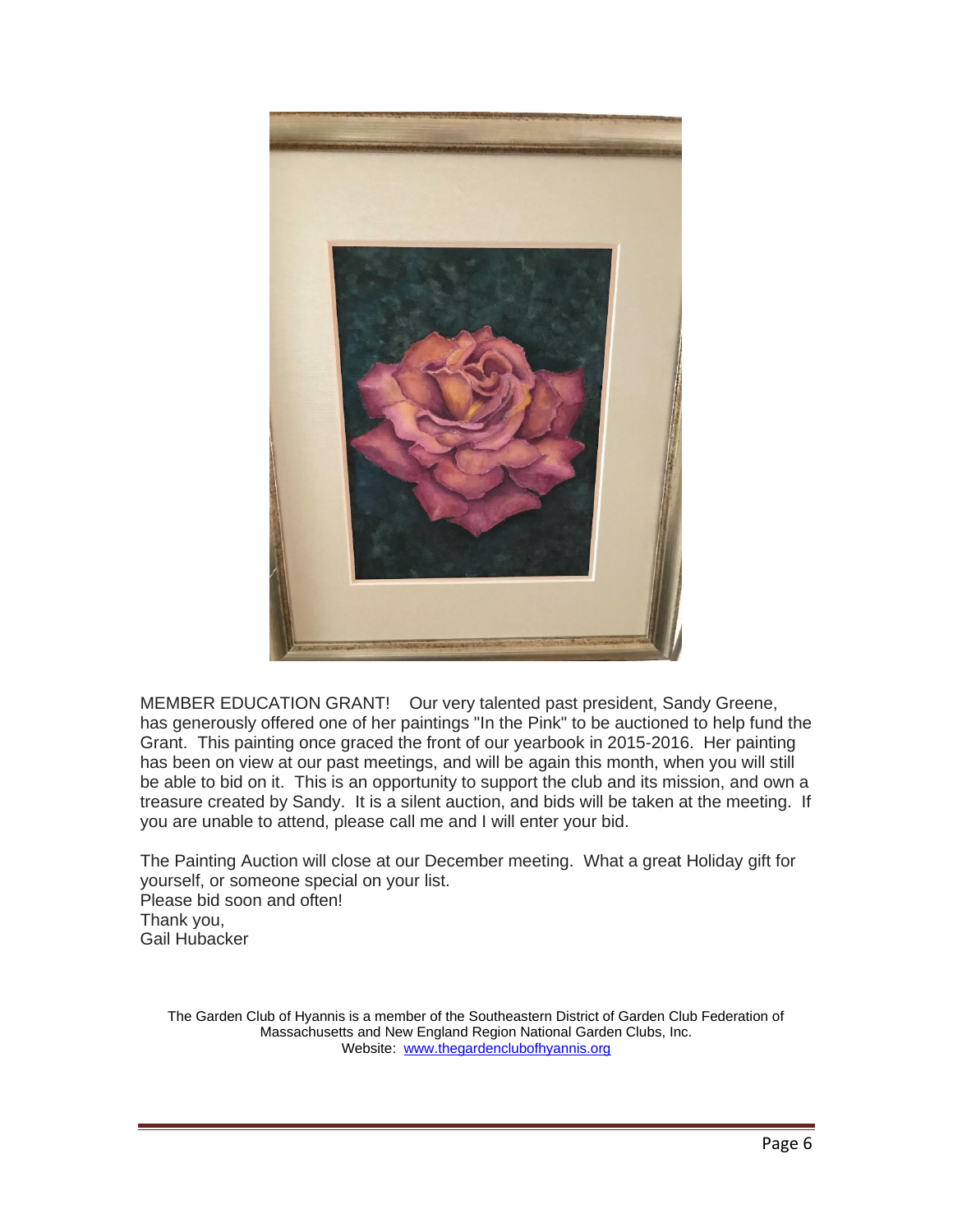#### **FLORAL DESIGN —** Nancy Costa



At the October Meeting, the Floral Design Committee will demonstrate: **Botanical Arts/ Artistic Crafts for a Holiday Table**. Please **start collecting 50 small pine cones** during your walks; then you will be ready to make a table centerpiece for home and the December Holiday Luncheon at Alberto's. We are asking for 10 volunteers to please sign up on the clipboard, to make a **Pine Cone Pudding decoration/centerpiece** for the Holiday Luncheon. You will be given 2 pieces of Oasis and we ask that you stage and bring your completed Pine Cone Pudding **on a cake plate**. This height will be perfect so that seated guests may see each other across the table!

**Design 101** will study RIGHT or LEFT ANGLE, traditional designs. Design 101 Workshops are geared toward beginners, novices and new Club members. Participants will bring a completed floral design for discussion and review. We setup at 9:00 AM and end by 10:45, at the W. Barnstable Community Center, same location as Club meetings. The small group of approximately 8 members will practice different design types, including the principles and elements of design. There are spaces for additional participants! Sign up on the clipboard at the meeting. Email or phone Nancy Costa with any questions. Please mark your calendar; join the fun and learning!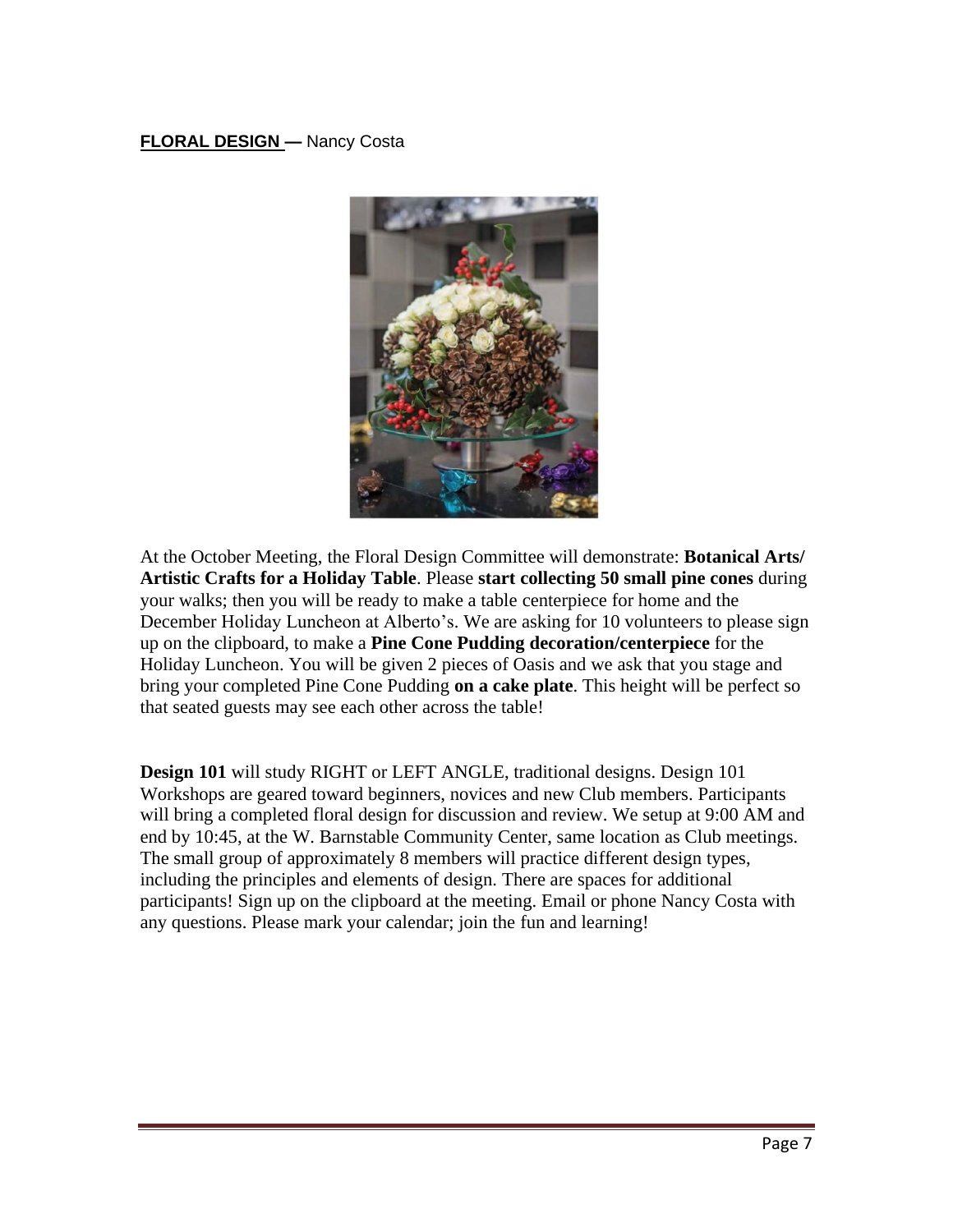

Upcoming Design Workshops:

- October 18
- March 14
- May 9

**Design 201** participants met September 27 and came with REFLECTIVE DESIGNS made at home. We discussed our design process and critiqued each other's work. Great effort and sharing of ideas!

"A Reflective Design is a Creative Design containing reflective materials giving back images of light to the viewer. 1) The reflective materials are an integral part of the overall design. 2) Staging in front or on a mirror is not acceptable." *Handbook for Flower Shows*, NGC Rev. 2017, p.75

There are spaces for additional participants, intermediate or advanced designers. You are welcome to join in on the fun and learning at the 2 upcoming meetings. Sign up on the clipboard at the meeting. Same location as our Club Meetings, W. Barnstable Community Center, 9:00 set-up; 9:30 discussion; end 10:45.